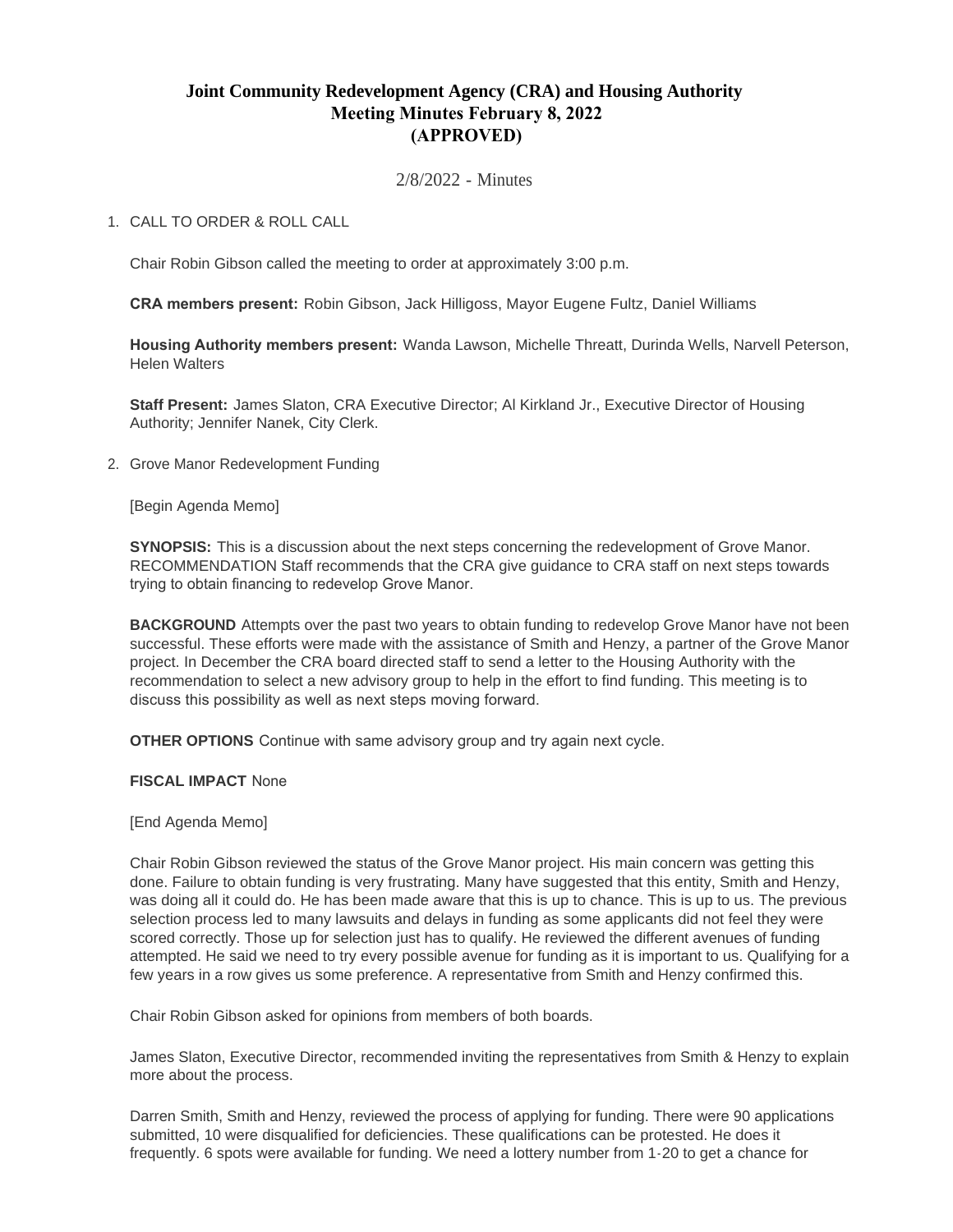funding. Its an algorithm to assign lottery numbers. The board reviews these and resize the lottery. There is a protest period. Everyone looks for funds and ways to challenge the decisions. They won 10 9% deals in 2 years. 8 are Housing Authority redevelopments. He has not protested and knocked someone out. He gave examples of little mistakes. Al Kirkland, Jr. Housing Authority Director, asked if they did everything they can do. Mr. Smith confirmed they do and try to meet every goal possible. He explained how being missed over 2 years gives us preference. There will be 8 deals competing for 2 spots and we are one of the eight. Our chances are good.

Mr. Slaton asked if we are applying for both chances. Mr. Smith reviewed the upcoming chances for funding including American Rescue Plan money. We will aggressively pursue both chances. Mr. Slaton asked about funding cycles. Mr. Smith gave approximate dates in September & November. Mr. Slaton asked for which phases we are applying for funding. Mr. Smith said Phases 1 or 2 and will provide regular updates to both boards if they would like. Mr. Slaton asked if there is anything the City or CRA can do to help. Mr. Smith asked for a letter of support. Mr. Slaton and Chair Gibson both said this good be done. Mr. Slaton said they could do a resolution.

Chair Gibson said we have to be good stewards of this money. He asked input from other CRA members.

Mayor Fultz said it was good to hear the explanation of how this works and is glad for the increased chances this next time. We want to see the city grow. This is important to us.

Commissioner Hilligoss said we need to stick to the plan. Our intent was not to give an ultimatum. Chair Gibson said the letter sent conveyed a sense of urgency. Commissioner Hilligoss said we should just talk about this in the future but he is all in. Mayor Fultz said communication needs to be better so we can work closer together.

Mr. Slaton said we just need to submit paperwork and approve a resolution without starting over.

Wanda Lawson said we do want to continue to work together. It is a good plan and we have confidence in Smith & Henzy. We do want Lake Wales to be connected. This conversation has been good.

Durinda Wells said she has faith in our developers. This is going to happen. She also has confidence in Al. We do need to work on communication.

Helen Walters said we will succeed and said she has confidence in Housing Authority staff and board.

Michelle Threatt said she is confident that this is their year. She hopes this can happen with everyone working together.

Narvell Peterson said he has learned a lot in this meeting and appreciated everyone's comments.

Chair Gibson said the meeting is helpful as the two groups have not worked together before. This gives both a better appreciation of each other. The CRA attaches great importance to this project and the Housing Authority.

Commissioner Hilligoss said he was all in and thinks we should stick with it.

Mayor Fultz said this project will bring unity and equity. We have common cause here.

Chair Gibson asked Housing Authority and Mr. Smith for wording for the Resolution.

Mayor Fultz commended Executive Director Al Kirkland for his efforts and hard work. He will get whatever we need to make this work.

## 3. COMMENTS AND PETITIONS